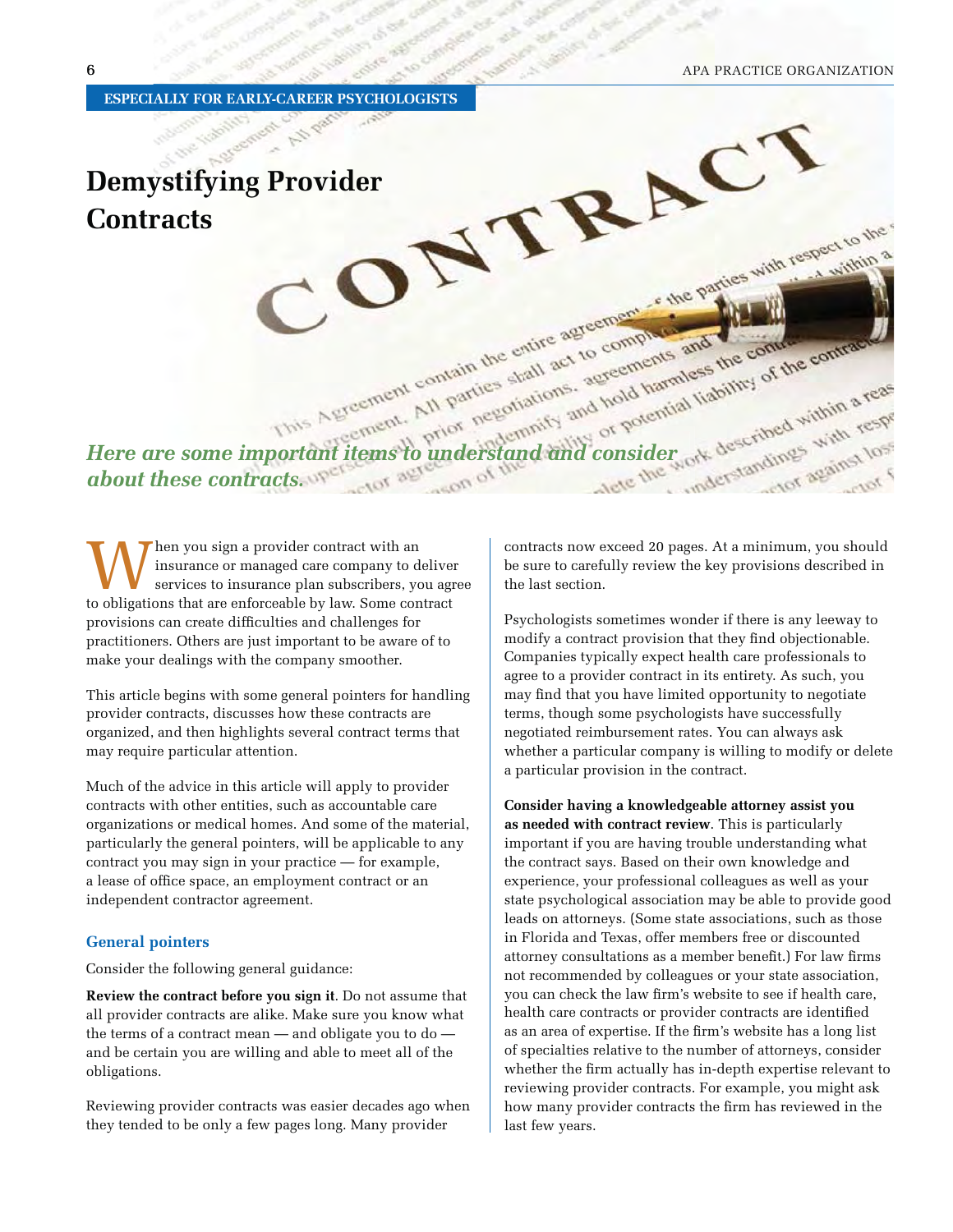**Keep a copy of your signed contracts readily accessible,**  whether electronically or a photocopy, including any amendments. You need to be able to readily refer to the contract if a disagreement or other conflict with the company arises. Also keep handy any amendments to the contract that you may receive from the company. A quick review of these documents may allow you to favorably resolve problems with the company.

**Be aware of state governmental entities to which you can report unfair practices by the insurance or managed care company**. Your state insurance commission, or similar state agency responsible for overseeing contracts issued by insurance or managed care companies, may address health professionals' complaints about their contracts and may be willing to help you resolve these conflicts. (Some insurance commissioners only respond to consumer/ patient concerns.) When you send a complaint email or letter to the company, you might want to send a copy to the state insurance agency as well (See the "10 Tips" article in the Related Resources sidebar on page 9 for further information).

#### **Components of your provider contract**

Understanding the different pieces of the provider contract will make it easier for you to review it. The typical provider contract has four basic components. Together these make up the package to which you are agreeing.

**The main contract.** Most of the key provisions discussed in the next section will be found in the main body of the contract, which typically ends with the signature page. While this is typically the only document that you sign, it generally contains a provision saying that you are also agreeing to abide by the terms of the other components. (Sometimes the contract uses the legalese expression that the other components are "incorporated by reference," which means that they are considered part of the contract.)

**Amendments.** Often the provider contract will have amendments that change portions of the main contract. Some may only apply to particular programs, such as a Medicaid plan, while other amendments are designed to conform the contract to your state's law. Amendments may specify what happens if there is a conflict between a provision in the main contract and a provision in the appendix or amendment. Typically, the provision in the amendment takes precedence if there is a conflict.

Amendments are the most common way for the company to change the main provisions of the contract after you

have signed it. The less common alternative is for the company to send you a completely new contract to sign. Thus, in addition to any amendments that are attached to the original contract package, you may receive several amendments to the contract during its term.

*Understanding the different pieces of the provider contract will make it easier for you to review it. The typical provider contract has four basic components.*

**The fee schedule.** The schedule of various reimbursement rates by procedure code is usually a separate document. Be sure that you have reviewed and understand this schedule before you sign the contract. For example, there may be different fee schedules for different programs and it may not be immediately clear which schedule or schedules apply to your practice.

**Other provider guidance incorporated by reference into the contract**. Provider contracts also often have you agree to follow policies or procedures contained in resources that are not part of the provider contract package that the company sends you. The most common such resource is the provider section of the insurance company website. That section often contains important information such as recordkeeping, pre-authorization and billing requirements, as well as services the insurer does not cover. (These provider website sections replace the printed Provider Manual from a decade or two ago.)

#### **KEY CONTRACT PROVISIONS**

- Term and termination
- Ability to assign you to different company networks or products
- Payment and recoupment
- Recordkeeping policies and procedures, and audits
- Changes to contract terms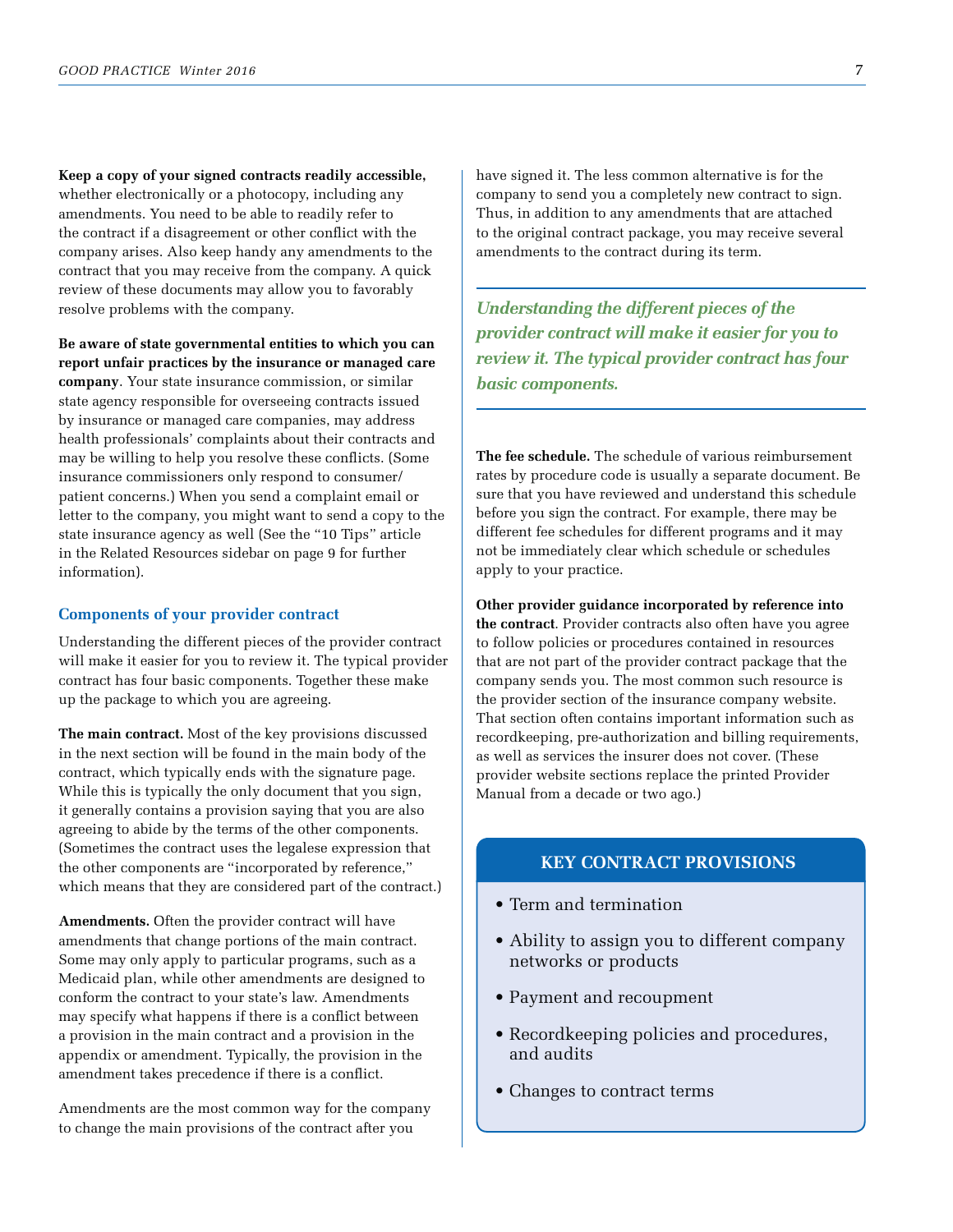You should review these sources before you sign the contract, but be aware that the company has flexibility to change this outside guidance without formally amending your contract. The main contract or state law may limit the extent to which the company can alter the contract without proper notice. See "Changes to contract terms" in the next section for additional information.

#### **Key provisions**

The following provisions are the ones most likely to be central to psychologists' disputes with, or concerns about, a company. With the exception of the recordkeeping and billing procedures, all of these provisions should be in the main contract – but they may be altered by amendments to the contract.

**Term and termination**. These provisions, or at least the termination provision, are usually found near the end of the contract. Most provider contracts are now set up to renew annually until you or the company terminates the contract.

Termination provisions control the circumstances under which you or the company can terminate the contract, and the notice required before termination. Most contracts enumerate certain reasons that will allow the company to terminate the contract, such as alleged breaches of the contract that you do not fix after being notified by the company. Commonly, providers are allowed to terminate without giving reasons, but are often required to give 90-day notice to allow for transitioning the care of patients covered by the company. Contracts often have specific provisions regarding your obligations to provide care to these patients during the transition period.

**Ability to assign you to different company networks or products**. Some contracts give the insurance or managed care company leeway to send you patients affiliated with lower paying plans and networks also operated by the company. For example, you contract to provide services for a preferred provider organization (PPO), but the company is also able to send you patients affiliated with a health maintenance organization (HMO) that has lower reimbursement rates.

Relatedly, some provider contracts have a provision saying that if you sign up for one of the company's plans or products, for example a higher paying PPO plan, you are automatically enrolling in all of the company's plans. Virginia prohibits such "all products" clauses.



*Contracts often address circumstances under which companies may demand repayment for services, also known as recoupment or claw back.*

**Payment and recoupment**. The following are important aspects of the contract regarding payment provisions. The contract should define the "covered services" for which you will get paid. It should also state how promptly the company will pay you after you have submitted a clean claim – one that contains all of the information necessary for the company to process payment. Virtually all states require insurance and managed care companies to pay claims within a certain number of days after receiving clean claims – for example 15 days for electronically submitted claims and 30 days for paper claims. The company should follow whichever time period is shorter – the one specified by state law or the provider contract.

To make sure that you are filing clean claims that the company must promptly pay, you should familiarize yourself with the company's pre-authorization requirements and billing procedures before you provide services. These are often found in the provider section of the company website.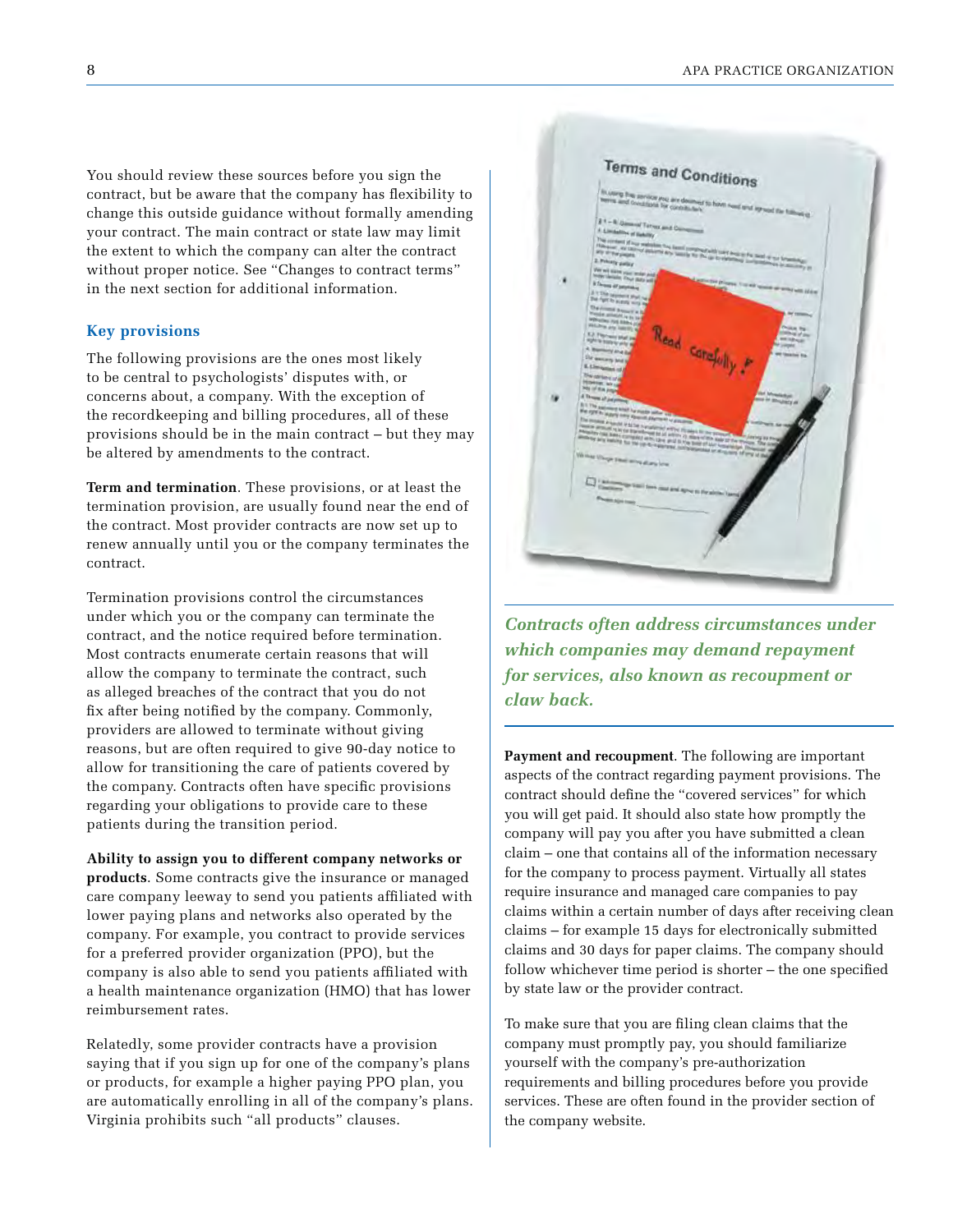Payment provisions also typically govern the extent to which you can bill patients/insureds for uncovered services or services that are deemed not medically necessary. For example, the company may determine that certain services are not medically necessary, or not covered for other reasons, but the contract still prohibits you from charging more than the reimbursement rate to which you agreed for providing these services. Or you may be required to have the patient sign a document acknowledging that the patient understands that the services will not be covered by the insurer.

Finally, contracts often address circumstances under which companies may demand repayment for services, also known as recoupment or claw back. For example, the company may discover after paying you that a beneficiary was no longer an employee when you provided services, and therefore not covered by its insurance. Many states have laws that limit how far back a company can go with recoupment. Two years is common, but a few states limit recoupment to 180 days.

**Recordkeeping policies and procedures, and audits**. Your contract may specify how many years you need to keep patient records. Regardless of what the contract does or doesn't say about the records retention period, a longer retention period may be required by your state's law or recommended by APA's recordkeeping guidelines.

*continued on page 18*

## **Help consumers find you.**



**THE PSYCHOLOGIST LOCATOR A benefit of your APAPO membership dues** 

**Create or update your listing at psychologistlocator.org**

#### **RELATED RESOURCES FROM THE APA PRACTICE ORGANIZATION**

Look for current issues regarding provider contracts, and dealing with insurance/managed care generally, in the Insurance and Managed Care section of the APA Practice Organization's Practice Central website at apapracticecentral.org/advocacy/managed/index.aspx

**10 tips for resolving issues with insurance companies** Pointers to make the process of problem resolution with insurance companies less painful and more effective. apapracticecentral.org/update/2008/12-17/secure/ resolving-insurance-issues.aspx

#### **Update on risk adjustment audits**

Recommendations and information for members who have received Inovalon audit requests for Anthem BCBS and other companies. apapracticecentral.org/update/2015/04-16/risk-adjustment-audits.aspx

#### **Detailed or lean therapy records?**

Helpful information in rethinking your approach to record-keeping in the wake of Risk Adjustment Audits under the Affordable Care Act.

apapracticecentral.org/update/2014/12-18/detailed-leanrecords.aspx

#### **Dealing with managed care audits**

Steps for psychologists to follow before and after receiving an audit notice.

apapracticecentral.org/good-practice/secure/care-audits.pdf

**Dealing with discount networks** A step-by-step guide for psychologists. apapracticecentral.org/good-practice/secure/discountnetworks.pdf